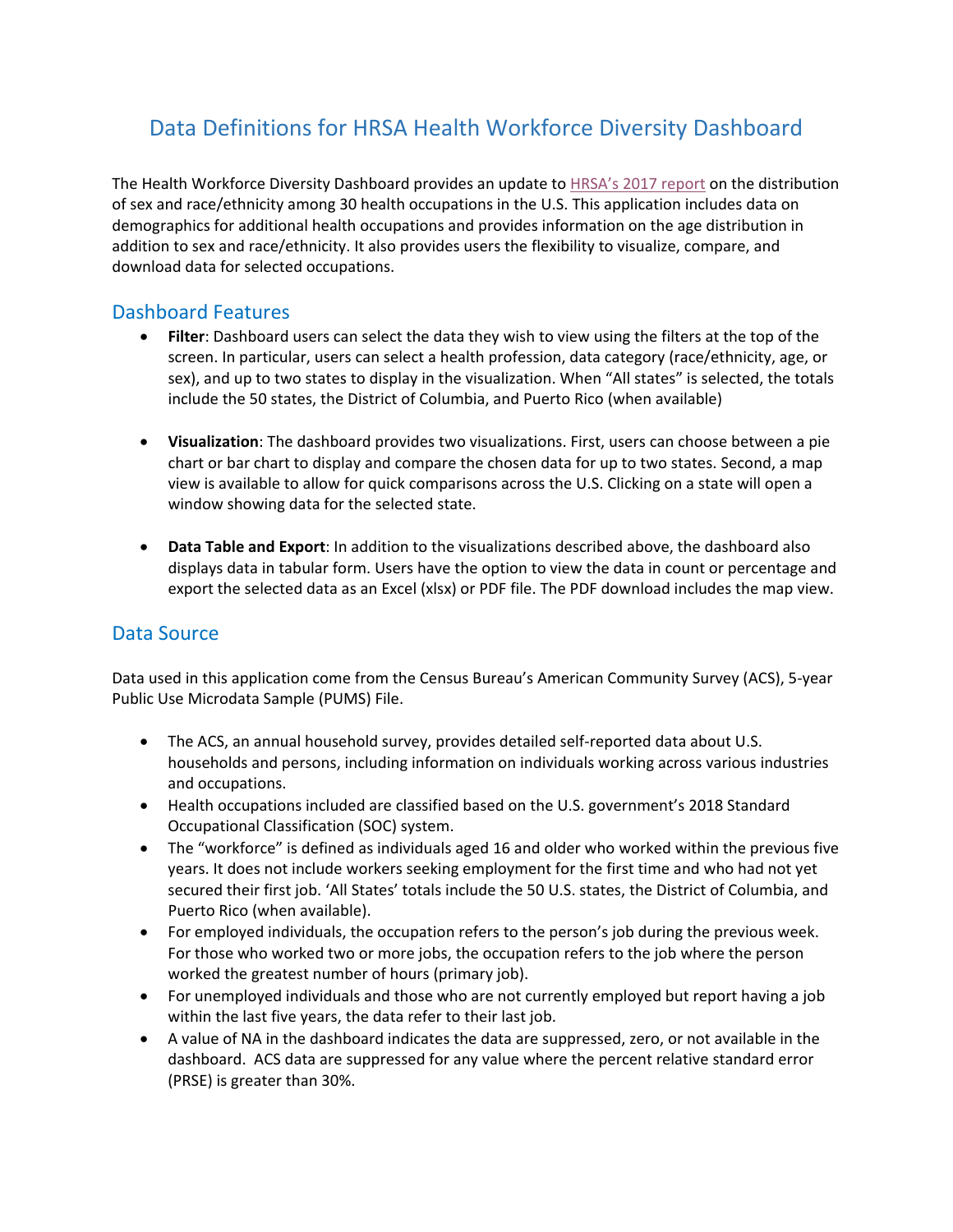# Data Definitions

#### **Diversity Elements**

In this dashboard, diversity is reported for the following demographic dimensions. Both count and percentage are available to view.

- 1. Sex:
	- Male
	- Female

When the Data Category filter is set to display "sex", the map legend is based on the clinician rate (per 100,000 population) in each state for the selected health profession. Users can click on any state for data on the distribution by sex

- 2. Age groups
	- $\bullet$  < 30 years
	- 30-39 years
	- $\bullet$  40-49 years
	- 50-59 years
	- 60+ years

When the Data Category filter is set to display "age", the map legend is based on the clinician rate (per 100,000 population) in each state for the selected health profession. Users can click on any state for data on the distribution by age

- 3. Race/Ethnicity categories:
	- Hispanic or Latino
	- White (Non-Hispanic)
	- Black or African-American (Non-Hispanic)
	- Asian (Non-Hispanic)
	- American Indian or Alaska Native (Non-Hispanic)
	- Native Hawaiian or Other Pacific Islander (Non-Hispanic)
	- Other or Multiple Races (Non-Hispanic) When the Data Category filter is set to display "race/ethnicity", the legend is based on the percent of Underrepresented Minorities (URM) in the total workforce in each state for the selected health profession. Users can click on any state for data on the distribution by race/ethnicity

#### **Underlying data for the map: Underrepresented Minority (URM) Percentage**

HRSA's Bureau of Health Workforce (BHW) defines URM as someone from a racial or ethnic group that is considered inadequately represented in a specific profession relative to the representation of that racial or ethnic group in the general population.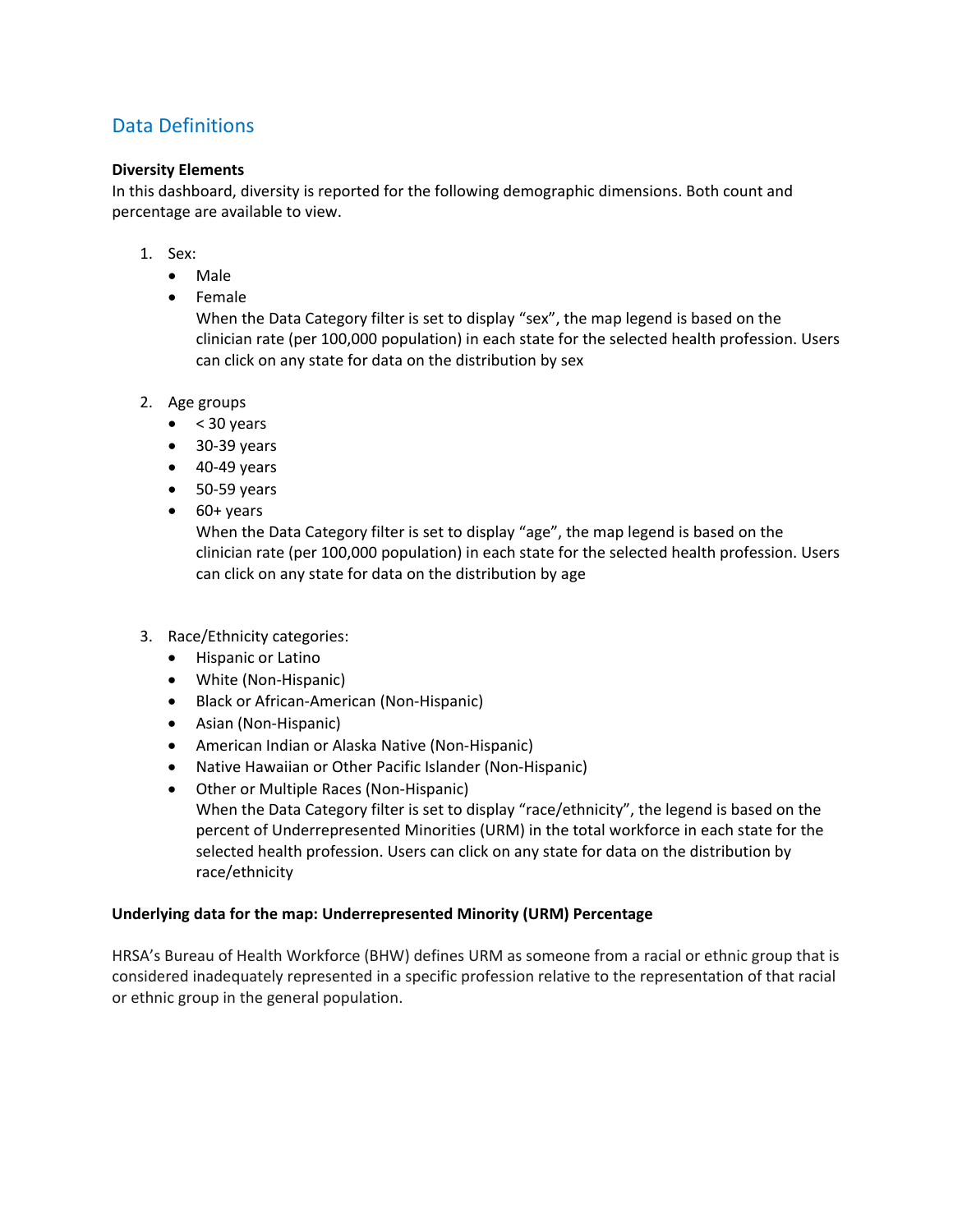For the purposes of the health professions, BHW considers people from these racial and ethnic backgrounds underrepresented:

- American Indian or Alaska Native
- Black or African American
- Native Hawaiian or Other Pacific Islander
- Hispanic (all races)

The URM percentage for a given occupation within a state is calculated as the count of individuals who self-identify as Hispanic, Black or African American, American Indian or Alaskan Native, or Native Hawaiian or Other Pacific Islander divided by total count of workers (in the given occupation) within the state.

#### **Underlying data for the map: Clinician Rate (per 100,000 population)**

Clinician rate used in this application is calculated as total count of workers employed in an occupation in a state divided by the total population in the state. The result then is multiplied by 100,000.

#### **Health Occupation data**

Only selected health occupations from the ACS state-level data file are included in this application. The table below lists the selected health professions and associated SOC codes.

| <b>Occupation</b>                                   | <b>SOC Code</b>                                |
|-----------------------------------------------------|------------------------------------------------|
| <b>Advanced Practice Nurses (excluding Clinical</b> | 29-1151 (Nurse Anesthetists)                   |
| Nurse Specialists)*                                 | 29-1161 (Nurse Midwives)                       |
|                                                     | 29-1171 (Nurse Practitioners)                  |
| Chiropractors                                       | 29-1011                                        |
| Counselors                                          | 21-1010 where the North American Industry      |
|                                                     | Classification System (NAICS) Industry Code is |
|                                                     | Medical Setting**                              |
| <b>Dental Assistants</b>                            | 31-9091                                        |
| <b>Dental Hygienists</b>                            | 29-1292                                        |
| <b>Dentists</b>                                     | 29-1020                                        |
| Diagnostic Related Technologists & Technicians      | 29-2030                                        |
| <b>Dietitians and Nutritionists</b>                 | 29-1031                                        |
| <b>Emergency Medical Technicians and Paramedics</b> | 29-2042 (Emergency Medical Technicians)        |
|                                                     | 29-2043 (Paramedics)                           |
| Health Practitioner Support Technologists and       | 29-2050                                        |
| <b>Technicians</b>                                  |                                                |
| <b>Licensed Practical/Vocational Nurses</b>         | 29-2061                                        |
| <b>Massage Therapists</b>                           | 31-9011                                        |
| <b>Medical Assistants</b>                           | 31-9092                                        |
| <b>Medical Records Specialists</b>                  | 29-2072                                        |
| <b>Medical Transcriptionists</b>                    | 31-9094                                        |
| Medical and Clinical Laboratory Technologists &     | 29-2010                                        |
| Technicians                                         |                                                |